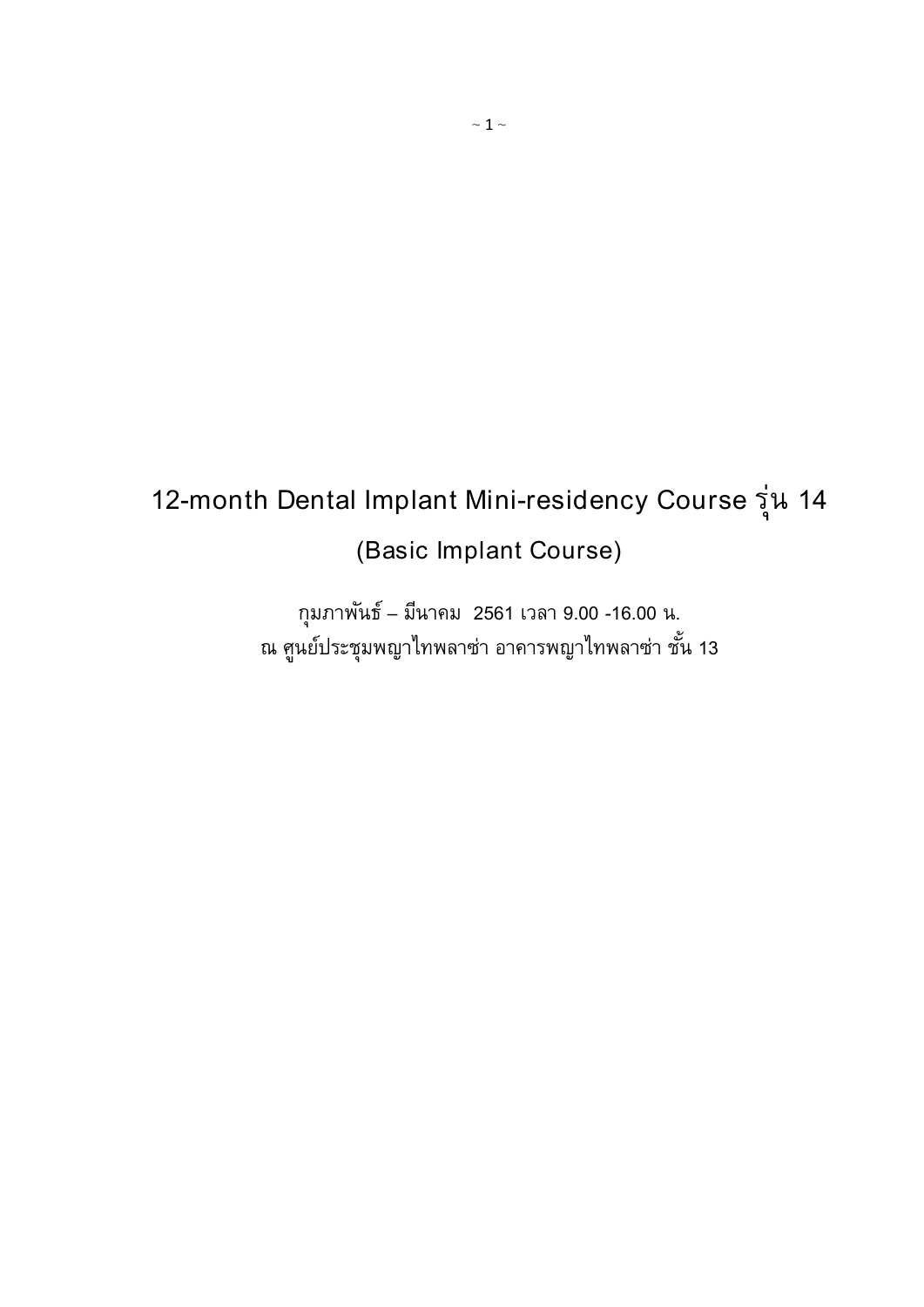### Basic Implant Course Day 1

"Basic Dental Implant Surgery"

# วันจันทร์ ที่ 26 กุมภาพันธ์ พ.ศ. 2561

| 08:30-09:00 | Registration                      |                       |
|-------------|-----------------------------------|-----------------------|
| 09:00-09:15 | Introduction                      | ทพ.ดร. อมรพงษ์ วชิรมน |
| 09.15-10.15 | Dental Implant Planning           | ทพ.ดร. อมรพงษ์ วชิรมน |
| 10.15-10.30 | Group Photo with                  | ทพ.ดร. อมรพงษ์ วชิรมน |
| 10:30-10:45 | <b>Break</b>                      |                       |
| 10.45-12.00 | To save not to save               | ทพ.ดร. อมรพงษ์ วชิรมน |
| 12.00-13.00 | Lunch with Package Introduction   |                       |
| 13.00-14.15 | <b>Flap Design</b>                | ทพญ. กรรวี เขียวเจริญ |
| 14.15-14.30 | Group Photo with                  | ทพญ. กรรวี เขียวเจริญ |
| 14:30-14:45 | <b>Break</b>                      |                       |
| 14.45-16.00 | Introduction to Bone Regeneration | ทพญ. กรรวี เขียวเจริญ |

### Basic Implant Course Day 2

"Cone Beam CT and Other Investigation for Dental Implant"

# ้วันอังคาร ที่ 27 กุมภาพันธ์ พ.ศ. 2561

| 08:30-09:00 | Registration                          |                        |
|-------------|---------------------------------------|------------------------|
| 09:00-09:15 | Company and Support Team Introduction | Dentapex Team          |
| 09.15-10.15 | Implant investigation                 | ิทพ.ดร. อมรพงษ์ วชิรมน |
| 10.15-10.30 | Group Photo with                      | ิทพ.ดร. อมรพงษ์ วชิรมน |
| 10:30-10:45 | <b>Break</b>                          |                        |
| 10.45-12.00 | Investigations workshop               | ทพ.ดร. อมรพงษ์ วชิรมน  |
| 12.00-13.00 | Lunch with Package Introduction       |                        |
| 13.00-14.30 | Cone beam CT                          | ทพ.ดร. อมรพงษ์ วชิรมน  |
| 14:30-14:45 | <b>Break</b>                          |                        |
| 14.45-16.00 | Cone beam CT                          | ทพ.ดร. อมรพงษ์ วชิรมน  |